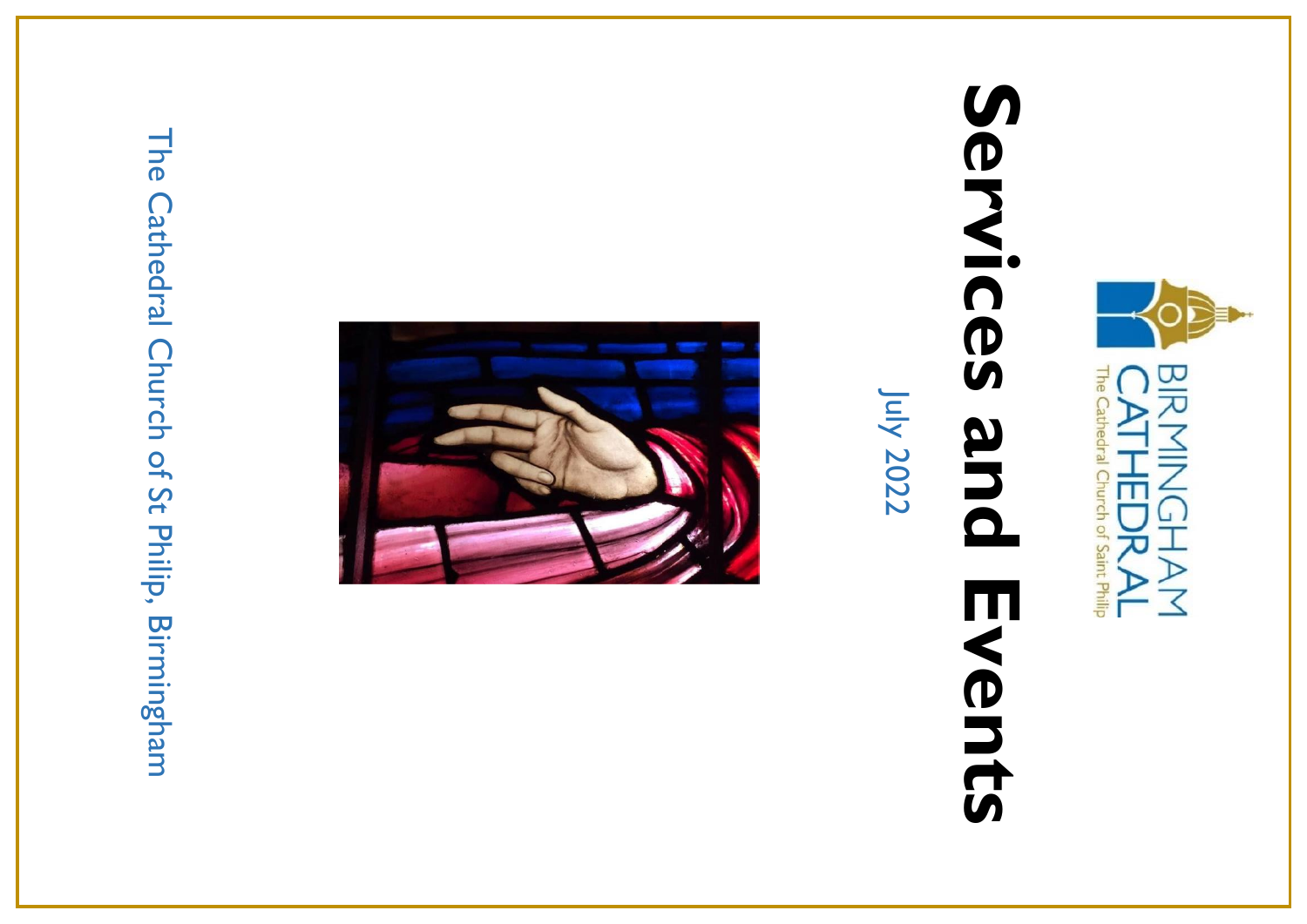Services marked 'online only' can be accessed via www.birminghamcathedral.com The Cathedral Church of St. Philip, Birmingham

# **Services and Events**

26 June – 3 July 2022



|               |                                                                        |             | <b>THE CALIFOLIAI CITUL</b>                                       |
|---------------|------------------------------------------------------------------------|-------------|-------------------------------------------------------------------|
| Sun 26 June   | <b>Second Sunday after Trinity</b>                                     | Thu 30 June |                                                                   |
| 0900          | Holy Communion - in the cathedral                                      | 0740        | Morning Prayer - in the cathedral and online                      |
| 1100          | Choral Eucharist - in the cathedral and online                         | 0800        | Holy Communion - in the cathedral                                 |
|               | <b>Boys and Lower Voices</b>                                           | 0900-1130   | Let's Feed Brum Breakfast Club                                    |
|               | Communion Service in F (GSA) Sumsion                                   |             | (for those who are homeless or hungry)                            |
|               | Thou wilt keep him in perfect peace Wesley                             |             | Please note the cathedral will be closed 1245-1415 today          |
|               | Cantique de Jean Racine Fauré                                          | 1530        | Evening Prayer $-$ in the cathedral                               |
|               | Hymns 334 All people that on earth do dwell                            | 1830 & 2030 | Fever Up Concerts - in the cathedral                              |
|               | 339 Be thou my vision                                                  |             |                                                                   |
|               | AHON 834 Will you come and follow me?                                  | Fri I July  |                                                                   |
|               | CP 437 (t. 186) Go forth and tell                                      | 0740        | Morning Prayer - in the cathedral and online                      |
| c.1215        | Divine Beauty Information Presentation $-$ in the cathedral and online | 0800        | Holy Communion - in the cathedral                                 |
| 1530          | Choral Evensong - in the cathedral and online                          | 1310        | Music Concert Harvey Stansfield, St Augustine's Edgbaston (Organ) |
|               | <b>Girls and Lower Voices</b>                                          |             | - in the cathedral                                                |
|               | Responses Rose; Psalm 60                                               | 1745        | Choral Evensong - in the cathedral                                |
|               | Evening Service Le Fleming                                             |             | Boys and Lower Voices                                             |
|               |                                                                        |             | Responses Byrd and Stone; Psalm 38                                |
|               | They that go down to the sea in ships Sumsion                          |             | <b>Second Service Gibbons</b>                                     |
|               | Hymns 416 O God of Bethel                                              |             |                                                                   |
|               | CP 458 Have faith in God my heart                                      |             | My eyes for beauty pine Howells                                   |
|               | 485 Thy hand O God has guided                                          | 2000        | Compline – online only                                            |
| Mon 27 June   | <b>Verse: Dec</b>                                                      | Sat 2 July  |                                                                   |
| 0740          | Morning Prayer - in the cathedral and online                           | 0840        | Morning Prayer - in the cathedral and online                      |
| 0800          | Holy Communion - in the cathedral                                      | 0900        | Holy Communion - in the cathedral                                 |
| 1230          | Free Guided Tour of the Cathedral (ticketed)                           |             | Please note the cathedral will be closed from 1345-1600 today     |
| 1745          | Evening Prayer – in the cathedral                                      | 1830 & 2030 | Fever Up Concerts – in the cathedral                              |
|               |                                                                        |             |                                                                   |
| Tue 28 June   |                                                                        | Sun 3 July  | <b>Third Sunday after Trinity</b>                                 |
| 0740          | Morning Prayer - in the cathedral and online                           | 0900        | Holy Communion - in the cathedral                                 |
| 0800          | Holy Communion $-$ in the cathedral                                    | 1100        | Choral Eucharist – in the cathedral and online                    |
| $0900 - 1130$ | Let's Feed Brum Breakfast Club                                         |             | Girls and Lower Voices                                            |
|               | (for those who are homeless or hungry)                                 |             | Mass in E flat (GS) Rheinberger                                   |
| 1330          | Gowling WLG Summer Concert - in the cathedral                          |             | Sicut cervus Palestrina                                           |
| 1745          | Shorter Choral Evensong - in the cathedral                             |             | Faire is the heaven Harris                                        |
|               | <b>Girls and Lower Voices</b>                                          |             | Hymns 433 O worship the King                                      |
|               | Responses Rose; Psalm 67                                               |             | 379 In the cross of Christ I glory                                |
|               | Nunc Dimittis (Second Service) Leighton; Selig sind die Toten Schütz   |             | 297 Lord Jesus Christ                                             |
|               |                                                                        |             | NEP 700 There's a wideness in God's mercy                         |
| Wed 29 June   | Peter and Paul, Apostles                                               | 1530        | Choral Evensong - in the cathedral and online                     |
| 0740          | Morning Prayer - in the cathedral and online                           |             | Boys and Lower Voices                                             |
| 0800          | Holy Communion - in the cathedral                                      |             | Responses Sanders; Psalm 65                                       |
| 1310          | Holy Communion in traditional language - in the cathedral              |             | Collegium Regale Howells                                          |
| 1745          | Shorter Choral Evensong - in the cathedral                             |             | Hail Gladdening Light Wood                                        |
|               | <b>Lower Voices</b>                                                    |             | Hymns 439i Praise to the holiest in the height                    |
|               | Responses Plainsong; Psalms 124, 138                                   |             | 24 lii Before the ending of the day                               |
|               | Magnificat Quinti Toni Dufay; Gaudent in coelis Dering arr. Gibb       |             | 248 O strength and stay                                           |
|               | Hymn 225 Give me the wings of faith                                    |             |                                                                   |
|               |                                                                        |             |                                                                   |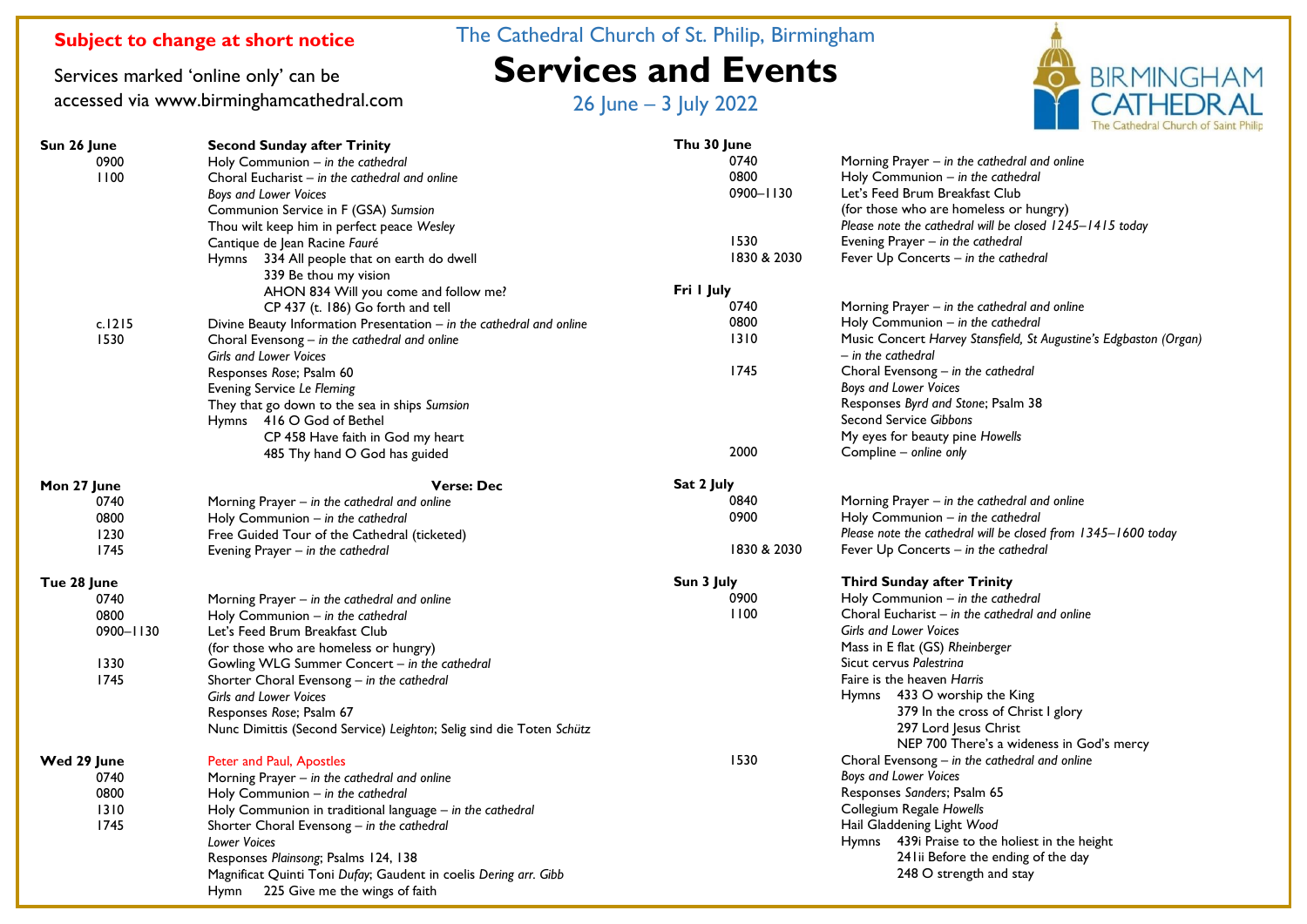Services marked 'online only' can be accessed via www.birminghamcathedral.com The Cathedral Church of St. Philip, Birmingham

# **Services and Events**

3 – 10 July 2022



| Sun 3 July    | <b>Third Sunday after Trinity</b>                          | Thu 7 July  |                                                                              |
|---------------|------------------------------------------------------------|-------------|------------------------------------------------------------------------------|
| 0900          | Holy Communion - in the cathedral                          | 0740        | Morning Prayer - in the cathedral and online                                 |
| 1100          | Choral Eucharist – in the cathedral and online             | 0800        | Holy Communion - in the cathedral                                            |
|               | <b>Girls and Lower Voices</b>                              | 0900-1130   | Let's Feed Brum Breakfast Club                                               |
|               | Mass in E flat (GS) Rheinberger                            |             | (for those who are homeless or hungry)                                       |
|               | Sicut cervus Palestrina                                    |             | Please note the cathedral will be closed from 0945-1130 and 1245-1430 today  |
|               | Faire is the heaven Harris                                 | 1745        |                                                                              |
|               |                                                            |             | Evening Prayer - in the cathedral                                            |
|               | Hymns 433 O worship the King                               |             |                                                                              |
|               | 379 In the cross of Christ I glory                         | Fri 8 July  |                                                                              |
|               | 297 Lord Jesus Christ                                      | 0740        | Morning Prayer - in the cathedral and online                                 |
|               | NEP 700 There's a wideness in God's mercy                  | 0800        | Holy Communion $-$ in the cathedral                                          |
| 1530          | Choral Evensong - in the cathedral and online              | 1310        | Music Concert Ashley Wagner, Birmingham Cathedral (Organ) - in the cathedral |
|               | <b>Boys and Lower Voices</b>                               | 1745        | Choral Evensong $-$ in the cathedral                                         |
|               | Responses Sanders; Psalm 65                                |             | <b>Boys and Lower Voices</b>                                                 |
|               | Collegium Regale Howells                                   |             | Responses Rose; Psalms 69.19-37                                              |
|               | Hail Gladdening Light Wood                                 |             | Evening Service in D minor Walmisley                                         |
|               | Hymns 439i Praise to the holiest in the height             |             | Evening Hymn Balfour Gardiner                                                |
|               | 24 lii Before the ending of the day                        | 2000        | Compline – online only                                                       |
|               | 248 O strength and stay                                    |             |                                                                              |
|               |                                                            | Sat 9 July  |                                                                              |
| Mon 4 July    | Verse: Can<br>Thomas the Apostle (transferred from 3 July) | 0840        | Morning Prayer - in the cathedral and online                                 |
| 0740          | Morning Prayer - in the cathedral and online               | 0900        | Holy Communion - in the cathedral                                            |
| 0800          | Holy Communion - in the cathedral                          | 1530        | Evening Prayer - in the cathedral                                            |
| 1230          | Free Guided Tour of the Cathedral (ticketed)               | 1830 & 2030 | Fever Up Concerts - in the cathedral                                         |
| Tue 5 July    |                                                            | Sun 10 July | <b>Fourth Sunday after Trinity</b>                                           |
| 0740          | Morning Prayer - in the cathedral and online               | 0900        | Holy Communion $-$ in the cathedral                                          |
| 0800          | Holy Communion - in the cathedral                          | 1100        | Choral Eucharist $-$ in the cathedral and online                             |
| $0900 - 1130$ | Let's Feed Brum Breakfast Club                             |             | <b>Lower Voices</b>                                                          |
|               | (for those who are homeless or hungry)                     |             | Leicester Service (GSA) Sumsion                                              |
| 1745          | Shorter Choral Evensong - in the cathedral                 |             | I will lift up mine eyes Walker                                              |
|               | <b>Girls and Lower Voices</b>                              |             | View me Lord Wood                                                            |
|               | Responses Leighton; Psalm 74                               |             | Hymns 476 Ye servants of God                                                 |
|               | Magnificat in G Smart                                      |             | AHON 499 Make me a channel of your peace                                     |
|               | Save us O Lord Bairstow                                    |             |                                                                              |
|               |                                                            |             | CP 393 Brother sister let me serve you                                       |
|               |                                                            |             | AHON 246 God is working his purpose out                                      |
| Wed 6 July    |                                                            | 1530        | Choral Evensong - in the cathedral and online                                |
| 0740          | Morning Prayer - in the cathedral and online               |             | Boys, Girls and Lower Voices                                                 |
| 0800          | Holy Communion - in the cathedral                          |             | Responses Smith and Farmer; Psalm 77.1-12                                    |
| 1310          | Holy Communion in traditional language - in the cathedral  |             | Evening Service in A Stanford                                                |
| 1745          | Shorter Choral Evensong - in the cathedral                 |             | Ascribe unto the Lord Wesley                                                 |
|               | Boys' Voices                                               |             | Hymns 336 Angel voices                                                       |
|               | Responses Plainsong and Stone; Psalm 119.89-104            |             | 341 Blest are the pure in heart                                              |
|               | Magnificat (Salisbury Service) Archer                      |             | 252 The day thou gavest                                                      |
|               | With my whole heart Wesley                                 |             |                                                                              |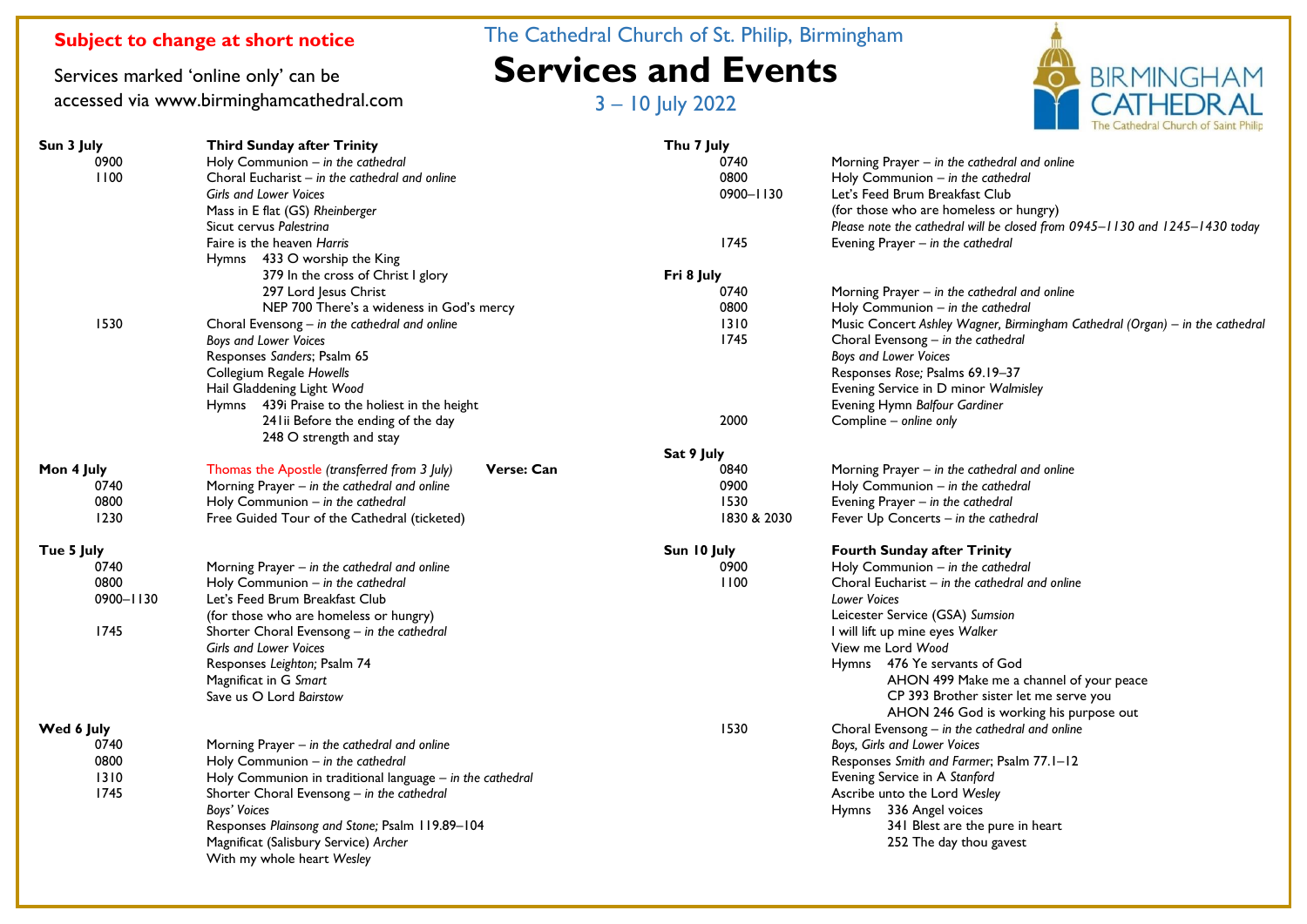Services marked 'online only' can be accessed via www.birminghamcathedral.com The Cathedral Church of St. Philip, Birmingham

# **Services and Events**

10 – 17 July 2022



|             |                                                             |               | The Cathedral Church of Sa                                                     |
|-------------|-------------------------------------------------------------|---------------|--------------------------------------------------------------------------------|
| Sun 10 July | <b>Fourth Sunday after Trinity</b>                          | Thu 14 July   |                                                                                |
| 0900        | Holy Communion - in the cathedral                           | 0740          | Morning Prayer - in the cathedral and online                                   |
| 1100        | Choral Eucharist - in the cathedral and online              | 0800          | Holy Communion - in the cathedral                                              |
|             | <b>Lower Voices</b>                                         | 0900-1130     | Let's Feed Brum Breakfast Club                                                 |
|             | Leicester Service (GSA) Sumsion                             |               | (for those who are homeless or hungry)                                         |
|             | I will lift up mine eyes Walker                             | 1600          | Evening Prayer $-$ in the cathedral                                            |
|             | View me Lord Wood                                           |               |                                                                                |
|             | Hymns 476 Ye servants of God                                | Fri 15 July   |                                                                                |
|             | AHON 499 Make me a channel of your peace                    | 0740          | Morning Prayer - in the cathedral and online                                   |
|             | CP 393 Brother sister let me serve you                      | 0800          | Holy Communion - in the cathedral                                              |
|             | AHON 246 God is working his purpose out                     | 1310          | Music Concert Charles Francis, Birmingham Cathedral (Organ) – in the cathedral |
| 1530        | Choral Evensong $-$ in the cathedral and online             | 1600          | Evening Prayer - in the cathedral                                              |
|             | Boys, Girls and Lower Voices                                | 2000          | Compline – online only                                                         |
|             | Responses Smith and Farmer; Psalm 77.1-12                   |               |                                                                                |
|             | Evening Service in A Stanford                               | Sat 16 July   |                                                                                |
|             | Ascribe unto the Lord Wesley                                | 0840          | Morning Prayer - in the cathedral and online                                   |
|             | Hymns 336 Angel voices                                      | 0900          | Holy Communion - in the cathedral                                              |
|             | 341 Blest are the pure in heart                             | 1000-1100     | Try the Birmingham Cathedral Organ Day - in the cathedral                      |
|             | 252 The day thou gavest                                     | $1100 - 1200$ | Try the Birmingham Cathedral Organ Day - in the cathedral                      |
|             |                                                             | 1400-1500     | Try the Birmingham Cathedral Organ Day - in the cathedral                      |
| Mon 11 July | <b>Verse: Dec</b>                                           | 1500-1600     | Try the Birmingham Cathedral Organ Day - in the cathedral                      |
| 0740        | Morning Prayer - in the cathedral and online                | 1630          | Evening Prayer - in the cathedral                                              |
| 0800        | Holy Communion - in the cathedral                           | 1900          | University of Pretoria Camerata Concert - in the cathedral                     |
| 1230        |                                                             |               |                                                                                |
|             | Free Guided Tour of the Cathedral (ticketed)                |               |                                                                                |
| 1600        | Evening Prayer - in the cathedral                           | Sun 17 July   | <b>Fifth Sunday after Trinity</b>                                              |
|             |                                                             | 0900          | Holy Communion - in the cathedral                                              |
| Tue 12 July |                                                             | 1100          | Sung Eucharist $-$ in the cathedral and online                                 |
| 0740        | Morning Prayer - in the cathedral and online                |               | Hymns 377 Immortal invisible                                                   |
| 0800        | Holy Communion - in the cathedral                           |               | 239 Lord of all hopefulness                                                    |
| 0900-1130   | Let's Feed Brum Breakfast Club                              |               | 424 O love divine how sweet thou art                                           |
|             | (for those who are homeless or hungry)                      |               | 361 (t. 322) Forth in the peace of Christ we go                                |
| 1600        | Evening Prayer - in the cathedral                           | 1530          | Way of Discipleship Celebration Service - in the cathedral                     |
| Wed 13 July |                                                             |               |                                                                                |
| 0740        | Morning Prayer - in the cathedral and online                |               |                                                                                |
| 0800        | Holy Communion - in the cathedral                           |               |                                                                                |
| 1310        | Holy Communion in traditional language $-$ in the cathedral |               |                                                                                |

1600 Evening Prayer – *in the cathedral*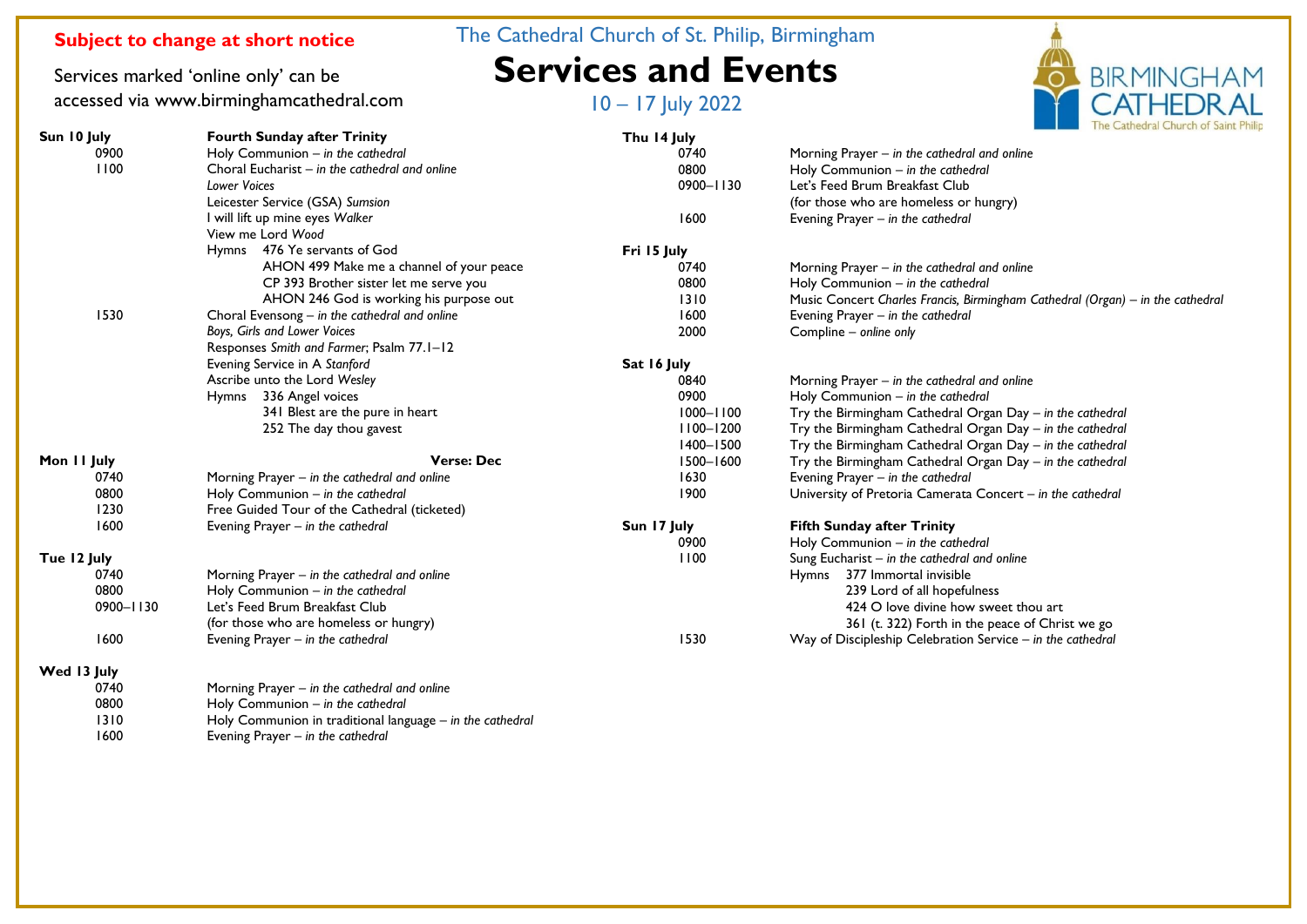Services marked 'online only' can be accessed via www.birminghamcathedral.com The Cathedral Church of St. Philip, Birmingham **Services and Events**

17 – 24 July 2022



| Sun 17 July | <b>Fifth Sunday after Trinity</b>                          | Thu 21 July   |                                                                             |
|-------------|------------------------------------------------------------|---------------|-----------------------------------------------------------------------------|
| 0900        | Holy Communion $-$ in the cathedral                        | 0740          | Morning Prayer $-$ in the cathedral and online                              |
| 1100        | Sung Eucharist $-$ in the cathedral and online             | 0800          | Holy Communion - in the cathedral                                           |
|             | Hymns 377 Immortal invisible                               | $0900 - 1130$ | Let's Feed Brum Breakfast Club                                              |
|             | 239 Lord of all hopefulness                                |               | (for those who are homeless or hungry)                                      |
|             | 424 O love divine how sweet thou art                       | 1600          | Evening Prayer $-$ in the cathedral                                         |
|             | 361 (t. 322) Forth in the peace of Christ we go            |               |                                                                             |
| 1530        | Way of Discipleship Celebration Service - in the cathedral | Fri 22 July   | Mary Magdalene                                                              |
|             |                                                            | 0740          | Morning Prayer $-$ in the cathedral and online                              |
| Mon 18 July | Verse: Can                                                 | 0800          | Holy Communion - in the cathedral                                           |
| 0740        | Morning Prayer - in the cathedral and online               | 1310          | Music Concert David Hardie, Birmingham Cathedral (Organ) – in the cathedral |
| 0800        | Holy Communion $-$ in the cathedral                        | 1600          | Evening Prayer $-$ in the cathedral                                         |
| 1230        | Free Guided Tour of the Cathedral (ticketed)               | 2000          | Compline – online only                                                      |
| 1600        | Evening Prayer - in the cathedral                          |               |                                                                             |
|             |                                                            | Sat 23 July   |                                                                             |
| Tue 19 July |                                                            | 0840          | Morning Prayer $-$ in the cathedral and online                              |
| 0740        | Morning Prayer - in the cathedral and online               | 0900          | Holy Communion - in the cathedral                                           |
| 0800        | Holy Communion $-$ in the cathedral                        | 1530          | Evening Prayer $-$ in the cathedral                                         |
| 0900-1130   | Let's Feed Brum Breakfast Club                             | 1830 & 2030   | Fever Up Candlelight Concerts - in the cathedral                            |
|             | (for those who are homeless or hungry)                     |               |                                                                             |
| 1600        | Evening Prayer - in the cathedral                          | Sun 24 July   | <b>Sixth Sunday after Trinity</b>                                           |
|             |                                                            | 0900          | Holy Communion - in the cathedral                                           |
| Wed 20 July |                                                            | 1100          | Sung Eucharist $-$ in the cathedral and online                              |
| 0740        | Morning Prayer - in the cathedral and online               |               | Hymns 440 Praise to the Lord                                                |
| 0800        | Holy Communion – in the cathedral                          |               | 64 Be thou my guardian and my guide                                         |
| 1310        | Holy Communion in traditional language - in the cathedral  |               | AHON 652 Seek ye first the kingdom of God                                   |
| 1600        | Evening Prayer - in the cathedral                          |               | 413 Now thank we all our God                                                |
|             |                                                            | 1530          | Evening Prayer $-$ in the cathedral and online                              |